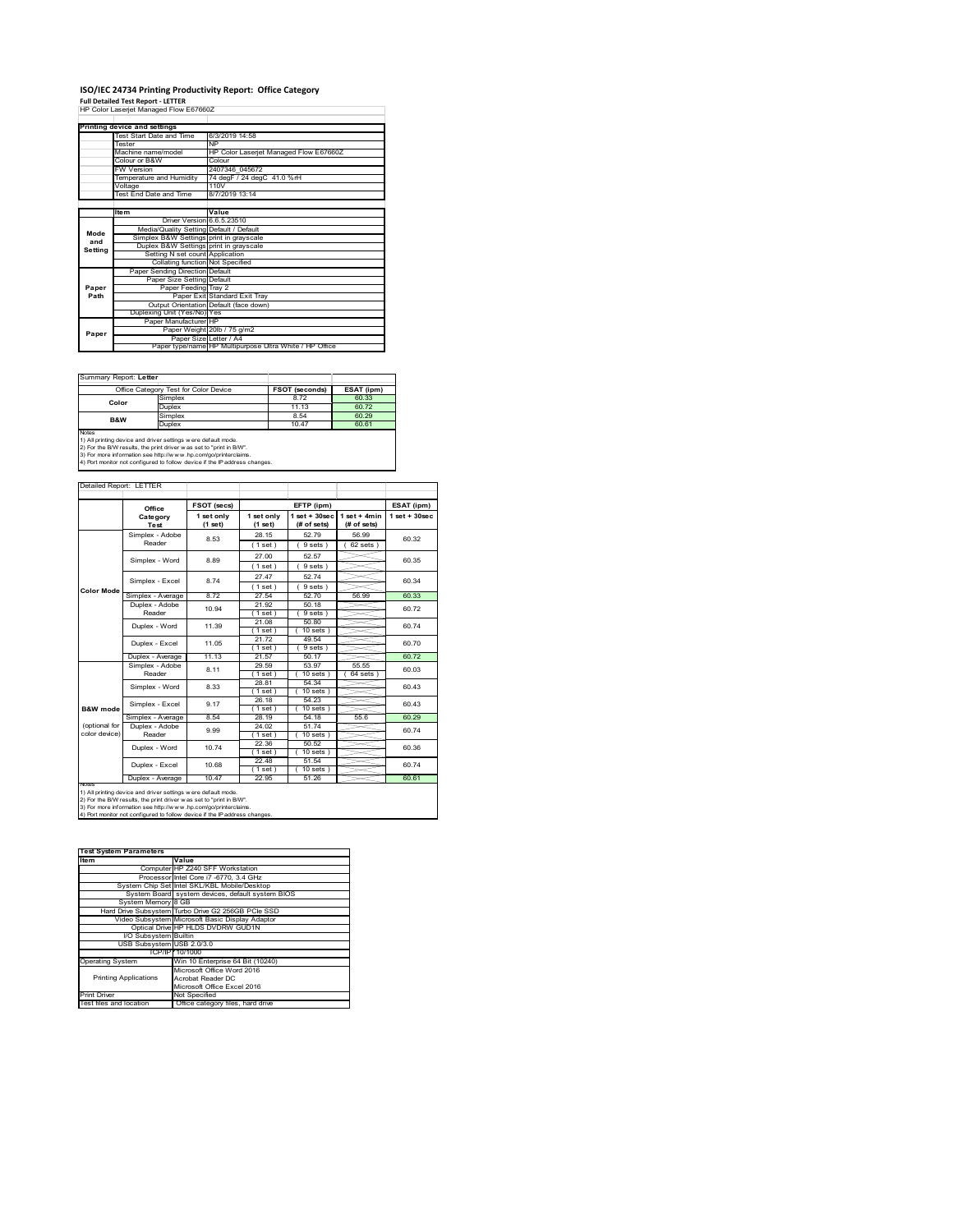# **ISO/IEC 24734 Printing Productivity Report: Office Category<br>Full Detailed Test Report - A4<br>HP Color Laserjet Managed Flow E67660Z**

|         | Printing device and settings            |                                                         |
|---------|-----------------------------------------|---------------------------------------------------------|
|         | Test Start Date and Time                | 6/3/2019 14:58                                          |
|         | Tester                                  | <b>NP</b>                                               |
|         | Machine name/model                      | HP Color Laserjet Managed Flow E67660Z                  |
|         | Colour or B&W                           | Colour                                                  |
|         | <b>FW Version</b>                       | 2407346 045672                                          |
|         | Temperature and Humidity                | 74 degF / 24 degC 41.0 %rH                              |
|         | Voltage                                 | 110V                                                    |
|         | <b>Test End Date and Time</b>           | 8/7/2019 13:14                                          |
|         |                                         |                                                         |
|         | <b>Item</b>                             | Value                                                   |
|         | Driver Version 6.6.5.23510              |                                                         |
| Mode    | Media/Quality Setting Default / Default |                                                         |
| and     | Simplex B&W Settings print in grayscale |                                                         |
| Setting | Duplex B&W Settings print in grayscale  |                                                         |
|         | Setting N set count Application         |                                                         |
|         | Collating function Not Specified        |                                                         |
|         | Paper Sending Direction Default         |                                                         |
|         | Paper Size Setting Default              |                                                         |
| Paper   | Paper Feeding Tray 2                    |                                                         |
| Path    |                                         | Paper Exit Standard Exit Tray                           |
|         |                                         | Output Orientation Default (face down)                  |
|         | Duplexing Unit (Yes/No) Yes             |                                                         |
|         | Paper Manufacturer HP                   |                                                         |
| Paper   |                                         | Paper Weight 20lb / 75 g/m2                             |
|         |                                         | Paper Size Letter / A4                                  |
|         |                                         | Paper type/name HP Multipurpose Ultra White / HP Office |

Summary Report: **A4**

| <u> Julianu I IV</u> |                                                               |                       |            |  |  |  |
|----------------------|---------------------------------------------------------------|-----------------------|------------|--|--|--|
|                      | Office Category Test for Color Device                         | <b>FSOT (seconds)</b> | ESAT (ipm) |  |  |  |
| Colour               | Simplex                                                       | 9 14                  | 56.65      |  |  |  |
|                      | Duplex                                                        | 11 45                 | 57.38      |  |  |  |
| B&W                  | Simplex                                                       | 8.68                  | 56.94      |  |  |  |
| Duplex               |                                                               | 10.53                 | 57.48      |  |  |  |
| <b>Notes</b>         |                                                               |                       |            |  |  |  |
|                      | 1) All printing device and driver settings were default mode. |                       |            |  |  |  |

1) All printing device and driver settings were default mode.<br>2) For the B/W results, the print driver was set to "print in B/W".<br>3) For more information see http://www.hp.com/go/printerclaims.<br>4) Port monitor not configur

Detailed Report: A4

|                | Office            | FSOT (secs)           |                       | EFTP (ipm)                     |                               | ESAT (ipm)              |  |
|----------------|-------------------|-----------------------|-----------------------|--------------------------------|-------------------------------|-------------------------|--|
|                | Category<br>Test  | 1 set only<br>(1 set) | 1 set only<br>(1 set) | $1$ set + 30sec<br>(# of sets) | $1$ set + 4min<br>(# of sets) | $1$ set $+30$ sec       |  |
|                | Simplex - Adobe   | 9.05                  | 26.53                 | 50.67                          | 55.62                         | 56.60                   |  |
|                | Reader            |                       | (1 set)               | $10$ sets $)$                  | $60$ sets $)$                 |                         |  |
|                | Simplex - Word    | 9.30                  | 25.81                 | 48.17                          |                               | 56.85                   |  |
|                |                   |                       | (1 set)               | 9 sets)                        |                               |                         |  |
|                | Simplex - Excel   | 9.07                  | 26.46                 | 50 75                          |                               | 56.52                   |  |
| Colour<br>Mode |                   |                       | (1 set)               | $10$ sets $)$                  |                               |                         |  |
|                | Simplex - Average | 9 14                  | 26.26                 | 49.86                          | 55.62                         | 56.65                   |  |
|                | Duplex - Adobe    | 11.23                 | 21.36                 | 48.38                          |                               | 57.14                   |  |
|                | Reader            |                       | (1 set)               | $10$ sets $)$                  |                               |                         |  |
|                | Duplex - Word     | 11.90                 | 20.16<br>$1$ set $)$  | 4778<br>$10$ sets $)$          |                               | 57.50                   |  |
|                | Duplex - Excel    | 11 21                 | 21.42                 | 48.62                          |                               |                         |  |
|                |                   |                       | $1$ set)              | $10$ sets $)$                  |                               | 57.52                   |  |
|                | Duplex - Average  | 11.5                  | 20.98                 | 48.26                          |                               | 57.38                   |  |
|                | Simplex - Adobe   | 8.38<br>877           | 28.63                 | 51.27                          | 54.90                         | 56 95<br>56.92<br>56.97 |  |
|                | Reader            |                       | (1 set)               | 9 sets                         | $60$ sets $)$                 |                         |  |
|                | Simplex - Word    |                       | 27.36                 | 50.83                          |                               |                         |  |
|                |                   |                       | (1 set)               | 9 sets                         |                               |                         |  |
| B&W mode       | Simplex - Excel   | 8.88                  | 27.03<br>$1$ set)     | 50.85<br>9 sets                |                               |                         |  |
|                | Simplex - Average | 87                    | 27.67                 | 50.98                          | 54.9                          | 56.94                   |  |
| (optional for  | Duplex - Adobe    |                       | 23.40                 | 48.78                          |                               |                         |  |
| color device)  | Reader            | 10.26                 | $1$ set $)$           | 9 sets)                        |                               | 57 48                   |  |
|                | Duplex - Word     | 10.66                 | 22.52                 | 47.98                          |                               | 57 48                   |  |
|                |                   |                       | (1 set)               | 9 sets)                        |                               |                         |  |
|                | Duplex - Excel    | 10.67                 | 22.48                 | 48.34                          |                               | 57.50                   |  |
|                |                   |                       | (1 set)               | 9 sets)                        |                               |                         |  |
| <b>NOTeS</b>   | Duplex - Average  | 10.5                  | 22.80                 | 48.36                          |                               | 57.48                   |  |

2) For the B/W results, the print driver w as set to "print in B/W".<br>3) For more information see http://w w v.hp.com/go/printerclaims.<br>4) Port monitor not configured to follow device if the IP address changes.

| <b>Test System Parameters</b> |                                                    |  |  |  |  |
|-------------------------------|----------------------------------------------------|--|--|--|--|
| <b>Item</b>                   | Value                                              |  |  |  |  |
|                               | Computer HP Z240 SFF Workstation                   |  |  |  |  |
|                               | Processor Intel Core i7 -6770, 3.4 GHz             |  |  |  |  |
|                               | System Chip Set Intel SKL/KBL Mobile/Desktop       |  |  |  |  |
|                               | System Board system devices, default system BIOS   |  |  |  |  |
| System Memory 8 GB            |                                                    |  |  |  |  |
|                               | Hard Drive Subsystem Turbo Drive G2 256GB PCle SSD |  |  |  |  |
|                               | Video Subsystem Microsoft Basic Display Adaptor    |  |  |  |  |
|                               | Optical Drive HP HLDS DVDRW GUD1N                  |  |  |  |  |
| I/O Subsystem Builtin         |                                                    |  |  |  |  |
| USB Subsystem USB 2.0/3.0     |                                                    |  |  |  |  |
|                               | TCP/IP 10/1000                                     |  |  |  |  |
| <b>Operating System</b>       | Win 10 Enterprise 64 Bit (10240)                   |  |  |  |  |
|                               | Microsoft Office Word 2016                         |  |  |  |  |
| <b>Printing Applications</b>  | Acrobat Reader DC                                  |  |  |  |  |
|                               | Microsoft Office Excel 2016                        |  |  |  |  |
| <b>Print Driver</b>           | Not Specified                                      |  |  |  |  |
| Test files and location       | Office category files, hard drive                  |  |  |  |  |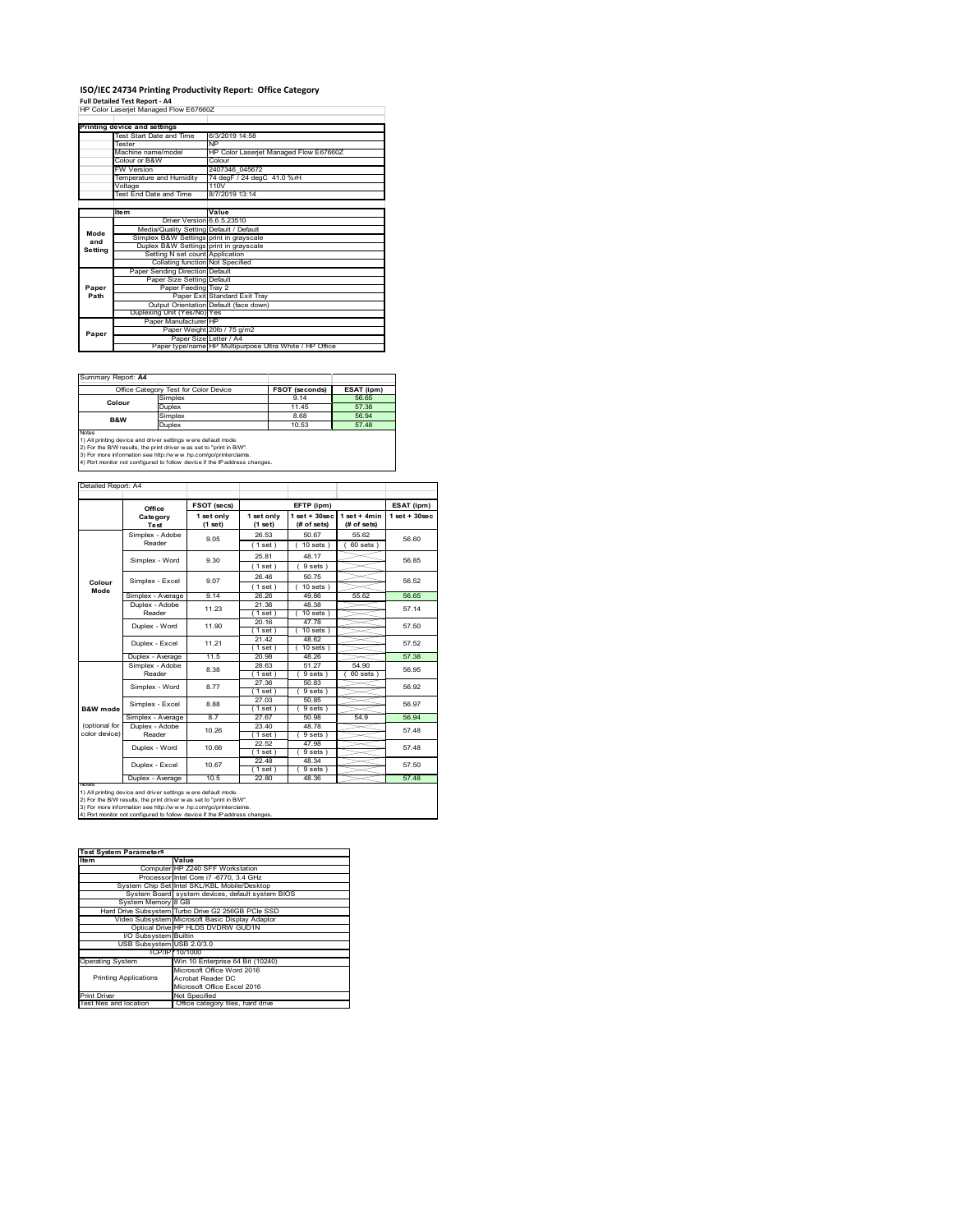# **ISO/IEC 24734 Printing Productivity Report: Office Category Feature Performance Full Report ‐ Office Feature Performance Test** HP Color Laserjet Managed Flow E67660Z

|             | Printing device and settings            |                                                         |  |  |
|-------------|-----------------------------------------|---------------------------------------------------------|--|--|
|             | Test Start Date and Time                | 6/3/2019 14:58                                          |  |  |
|             | <b>Tester</b>                           | <b>NP</b>                                               |  |  |
|             | Machine name/model                      | HP Color Laserjet Managed Flow E67660Z                  |  |  |
|             | Colour or B&W                           | Colour                                                  |  |  |
|             | <b>FW Version</b>                       | 2407346 045672                                          |  |  |
|             | Temperature and Humidity                | 74 degF / 24 degC 41.0 %rH                              |  |  |
|             | Voltage                                 | 110V                                                    |  |  |
|             | Test End Date and Time                  | 8/7/2019 13:14                                          |  |  |
|             |                                         |                                                         |  |  |
|             | <b>Item</b>                             | Value                                                   |  |  |
|             | Driver Version 6.6.5.23510              |                                                         |  |  |
| Mode<br>and | Media/Quality Setting Default / Default |                                                         |  |  |
|             | Simplex B&W Settings print in grayscale |                                                         |  |  |
| Setting     | Duplex B&W Settings print in grayscale  |                                                         |  |  |
|             | Setting N set count Application         |                                                         |  |  |
|             | Collating function Not Specified        |                                                         |  |  |
|             | Paper Sending Direction Default         |                                                         |  |  |
|             | Paper Size Setting Default              |                                                         |  |  |
| Paper       | Paper Feeding Tray 2                    |                                                         |  |  |
| Path        |                                         | Paper Exit Standard Exit Tray                           |  |  |
|             |                                         | Output Orientation Default (face down)                  |  |  |
|             | Duplexing Unit (Yes/No) Yes             |                                                         |  |  |
|             | Paper Manufacturer HP                   |                                                         |  |  |
| Paper       |                                         | Paper Weight 20lb / 75 g/m2                             |  |  |
|             | Paper Size Letter / A4                  |                                                         |  |  |
|             |                                         | Paper type/name HP Multipurpose Ultra White / HP Office |  |  |

| ISO Print Productivity Report: Feature Performance Test Summary                                                                                                                                                                                                                            |         |                                  |                                      |  |  |
|--------------------------------------------------------------------------------------------------------------------------------------------------------------------------------------------------------------------------------------------------------------------------------------------|---------|----------------------------------|--------------------------------------|--|--|
|                                                                                                                                                                                                                                                                                            |         | <b>Feature Performance Ratio</b> |                                      |  |  |
| <b>Printing Modes</b><br>(Feature Adobe Reader - Office test file)                                                                                                                                                                                                                         |         | FSOT (base)<br>FSOT (feature)    | <b>ESAT</b> (feature)<br>ESAT (base) |  |  |
| A5. Landscape Feed. Simplex. Colour                                                                                                                                                                                                                                                        | Simplex | 114%                             | 132%                                 |  |  |
| A5, Portrait Feed, Simplex, Colour                                                                                                                                                                                                                                                         | Simplex | 75%                              | 33%                                  |  |  |
| Legal, Simplex, Colour                                                                                                                                                                                                                                                                     | Simplex |                                  |                                      |  |  |
| Legal, Duplex, Colour                                                                                                                                                                                                                                                                      | Duplex  |                                  |                                      |  |  |
| A4. 1200 dpi. Simplex. Colour                                                                                                                                                                                                                                                              | Simplex |                                  |                                      |  |  |
| Letter, 1200 dpi, Simplex, Colour                                                                                                                                                                                                                                                          | Simplex |                                  |                                      |  |  |
| A4. General Office. Simplex. Colour                                                                                                                                                                                                                                                        | Simplex |                                  |                                      |  |  |
| Letter, General Office, Simplex, Colour                                                                                                                                                                                                                                                    | Simplex |                                  |                                      |  |  |
| A5, Landscape Feed, Simplex, B/W                                                                                                                                                                                                                                                           | Simplex | 110%                             | 131%                                 |  |  |
| A5. Portrait Feed. Simplex. B/W                                                                                                                                                                                                                                                            | Simplex | 76%                              | 34%                                  |  |  |
| Legal, Simplex, B/W                                                                                                                                                                                                                                                                        | Simplex |                                  |                                      |  |  |
| Legal, Duplex, B/W                                                                                                                                                                                                                                                                         | Duplex  |                                  |                                      |  |  |
| A4. 1200 dpi. Simplex. B/W                                                                                                                                                                                                                                                                 | Simplex |                                  |                                      |  |  |
| Letter, 1200 dpi, Simplex, B/W                                                                                                                                                                                                                                                             | Simplex |                                  |                                      |  |  |
| A4. General Office. Simplex. B/W                                                                                                                                                                                                                                                           | Simplex |                                  |                                      |  |  |
| Letter, General Office, Simplex, B/W                                                                                                                                                                                                                                                       | Simplex |                                  |                                      |  |  |
| Notes<br>1) All printing device and driver settings were default mode.<br>2) Test conducted with 8-paper Office Feature Performance file.<br>3) For more information see http://www.hp.com/go/printerclaims.<br>4) Port monitor not configured to follow device if the IP address changes. |         |                                  |                                      |  |  |

| <b>Printing Modes</b>                               |                     | <b>Base Printing Mode</b> |                      | <b>Feature Performance</b>      |                                                |                                      |  |
|-----------------------------------------------------|---------------------|---------------------------|----------------------|---------------------------------|------------------------------------------------|--------------------------------------|--|
| Feature Adobe Reader - Office<br>test file (8-page) | <b>FSOT</b><br>Base | <b>ESAT</b><br>Base       | 1 set<br>FSOT (secs) | $1$ set $+30$ sec<br>ESAT (ipm) | <b>FSOT</b> (base)<br><b>FSOT</b><br>(feature) | <b>ESAT</b> (feature)<br>ESAT (base) |  |
| A5. Landscape Feed. Simplex. Colour                 | 13.29               | 56.94                     | 11.76                | 75.3                            | 114%                                           | 132%                                 |  |
| A5, Portrait Feed, Simplex, Colour                  | 13.29               | 56.94                     | 17.82                | 19.2                            | 75%                                            | 33%                                  |  |
| Legal, Simplex, Colour                              |                     | 60.17                     |                      |                                 |                                                |                                      |  |
| Legal, Duplex, Colour                               |                     | 60.17                     |                      |                                 |                                                |                                      |  |
| A4. 1200 dpi. Simplex. Colour                       | 13.29               | 56.94                     |                      |                                 |                                                |                                      |  |
| Letter, 1200 dpi, Simplex, Colour                   |                     | 60 17                     |                      |                                 |                                                |                                      |  |
| A4. General Office. Simplex. Colour                 | 13.29               | 56.94                     |                      |                                 |                                                |                                      |  |
| Letter, General Office, Simplex, Colour             |                     | 60 17                     |                      |                                 |                                                |                                      |  |
| A5, Landscape Feed, Simplex, B/W                    | 12.7                | 56.95                     | 11.64                | 74.9                            | 110%                                           | 131%                                 |  |
| A5, Portrait Feed, Simplex, B/W                     | 12.7                | 56.95                     | 16.78                | 19.8                            | 76%                                            | 34%                                  |  |
| Legal, Simplex, B/W                                 | 12.16               | 60.34                     |                      |                                 |                                                |                                      |  |
| Legal, Duplex, B/W                                  | 12.16               | 60.34                     |                      |                                 |                                                |                                      |  |
| A4, 1200 dpi, Simplex, B/W                          | 12.7                | 56.95                     |                      |                                 |                                                |                                      |  |
| Letter, 1200 dpi, Simplex, B/W                      | 12.16               | 60.34                     |                      |                                 |                                                |                                      |  |
| A4, General Office, Simplex, B/W                    | 12.7                | 56.95                     |                      |                                 |                                                |                                      |  |
| Letter, General Office, Simplex, B/W                | 12.16               | 60.34                     |                      |                                 |                                                |                                      |  |

1) All printing device and driver settings were default mode.<br>2) Test conducted with 8-paper Office Feature Performance file<br>3) For more information see http://www.hp.com/go/printerclaims.<br>4) Port monitor not configured to

|           | <b>Test System Parameters</b> |                                                    |
|-----------|-------------------------------|----------------------------------------------------|
|           | Item                          | Value                                              |
|           |                               | Computer HP Z240 SFF Workstation                   |
|           |                               | Processor Intel Core i7 -6770, 3.4 GHz             |
|           |                               | System Chip Set Intel SKL/KBL Mobile/Desktop       |
|           |                               | System Board system devices, default system BIOS   |
| Test      | System Memory 8 GB            |                                                    |
| System    |                               | Hard Drive Subsystem Turbo Drive G2 256GB PCle SSD |
|           |                               | Video Subsystem Microsoft Basic Display Adaptor    |
|           |                               | Optical Drive HP HLDS DVDRW GUD1N                  |
|           | <b>VO Subsystem Builtin</b>   |                                                    |
|           | USB Subsystem USB 2.0/3.0     |                                                    |
| <b>VO</b> |                               | TCP/IP/ 10/1000                                    |
|           | <b>Operating System</b>       | Win 10 Enterprise 64 Bit (10240)                   |
|           |                               | Microsoft Office Word 2016                         |
| Software  | <b>Printing Applications</b>  | Acrobat Reader DC                                  |
|           |                               | Microsoft Office Excel 2016                        |
|           | <b>Print Driver</b>           | Not Specified                                      |
|           | Test files and location       | Office category files, hard drive                  |
|           |                               |                                                    |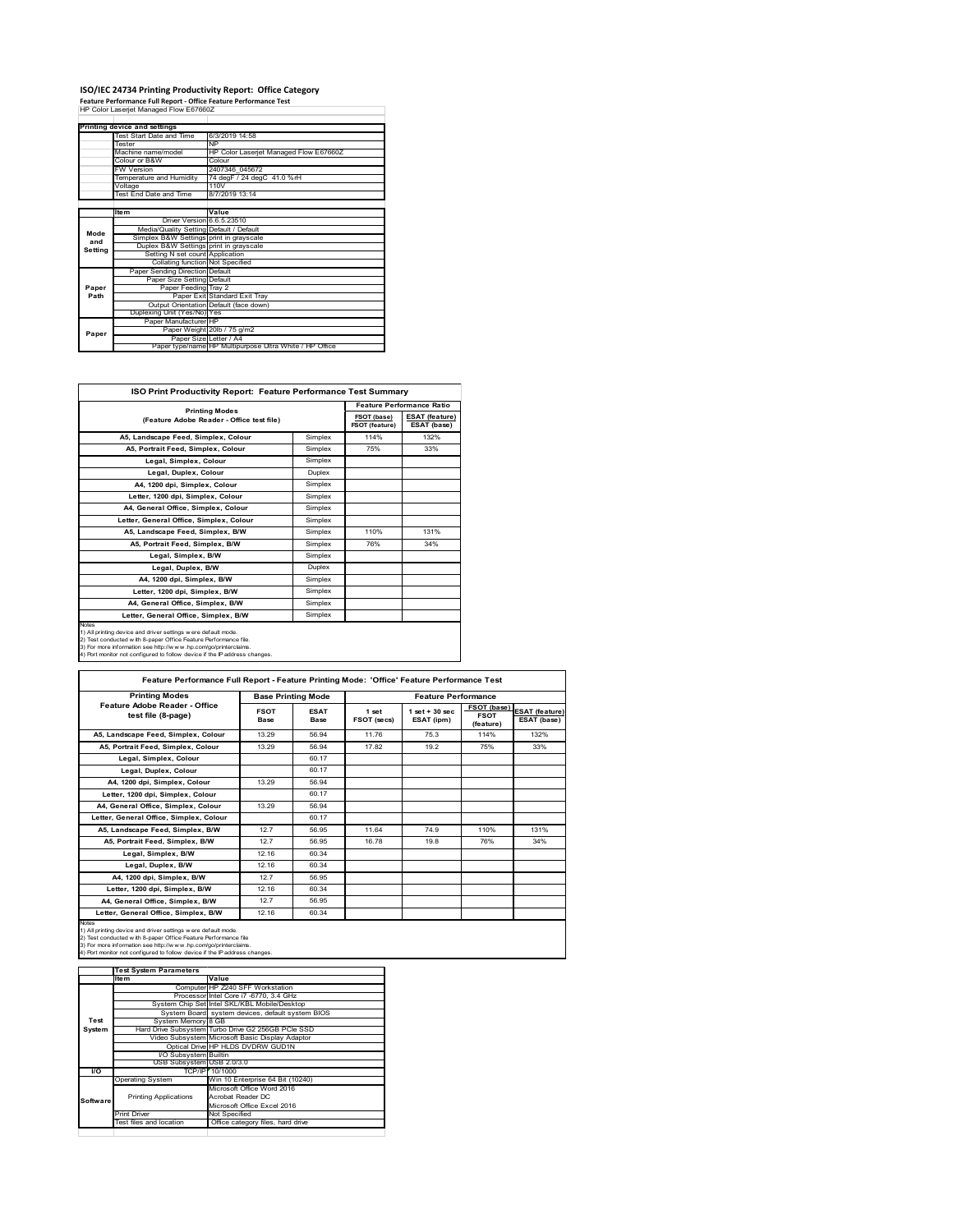## **ISO/IEC 17629 First Print Out Time Report: Office Category**

**Full Detailed Test Report ‐ LETTER** HP Color Laserjet Managed Flow E67660Z

|            | Printing device and settings               |                                        |
|------------|--------------------------------------------|----------------------------------------|
|            | Test Start Date and Time                   | 3/21/2019 9:24                         |
|            | Tester                                     | <b>NP</b>                              |
|            | Machine name/model                         | HP Color Laserjet Managed Flow E67660Z |
|            | Colour or B&W                              | Colour                                 |
|            | FW Version                                 | 2407346 045672                         |
|            | Configuration (options)                    | Default                                |
|            | Controller                                 | 11.105                                 |
|            | Printing device page count                 | Not Specified                          |
|            | Printing supplies page count Not Specified |                                        |
|            | Temperature and Humidity                   | 74 degF / 24 degC 41.0 %rH             |
|            | Voltage                                    | 110V                                   |
|            | Test End Date and Time                     | 3/21/2019 12:44                        |
|            |                                            |                                        |
|            | <b>Item</b>                                | Value                                  |
| Mode       | PDL and driver version                     | 6.6.5.23510                            |
| and        | Print Quality mode                         | default                                |
| Setting    | <b>B&amp;W</b> settings                    | default                                |
|            | Paper feed orientation                     | Short Edge                             |
| Paper      | Paper type setting                         | default                                |
|            | Paper feeding                              | Standard cassette                      |
|            | Paper exit                                 | Standard exit tray                     |
| Paper Path | Output orientation                         | default (face up or face down)         |

**ISO First Page Out Time Summary Report: Office Category**

| Summary Report: Letter   |         |                           |
|--------------------------|---------|---------------------------|
|                          |         | FPOT from Ready (seconds) |
| Color                    | Simplex | 5.62                      |
|                          | Duplex  |                           |
|                          | Simplex | 5.11                      |
| <b>B&amp;W</b><br>Duplex |         |                           |
| Notes                    |         |                           |

Notes<br>1) All printing device and driver settings were default mode.<br>2) For the BW results, the print driver was set to "print in BW".<br>3) For more information see http://www.hp.com/golprinterclaims.<br>4) Port montor not confi

|                                                        |                                                                                                                                                                                                                                                                                                                                                                                                             | ISO First Page Out Time Report: Office Category |                                   |                                   |                            |                   |
|--------------------------------------------------------|-------------------------------------------------------------------------------------------------------------------------------------------------------------------------------------------------------------------------------------------------------------------------------------------------------------------------------------------------------------------------------------------------------------|-------------------------------------------------|-----------------------------------|-----------------------------------|----------------------------|-------------------|
| <b>Detailed Report: LETTER</b>                         |                                                                                                                                                                                                                                                                                                                                                                                                             | Word<br>(seconds)                               | Excel<br>(seconds)                | Adobe<br>Reader<br>(seconds)      | Average<br>(seconds)       | <b>Delay Time</b> |
|                                                        | FPOT from Ready - Simplex                                                                                                                                                                                                                                                                                                                                                                                   | 5.95                                            | 5.63                              | 5.26                              | 5.62                       | 20 Seconds        |
|                                                        | FPOT from Ready - Duplex                                                                                                                                                                                                                                                                                                                                                                                    |                                                 |                                   |                                   |                            |                   |
| <b>Color Mode</b>                                      | FPOT from Sleep - Simplex                                                                                                                                                                                                                                                                                                                                                                                   |                                                 |                                   | 15.90                             |                            | 95 Minutes        |
|                                                        | Recovery Time                                                                                                                                                                                                                                                                                                                                                                                               |                                                 |                                   | 106                               |                            |                   |
|                                                        | FPOT from Off - Simplex                                                                                                                                                                                                                                                                                                                                                                                     |                                                 |                                   | 223.75                            |                            |                   |
|                                                        | Warm-up Time                                                                                                                                                                                                                                                                                                                                                                                                |                                                 |                                   | 218.49                            |                            |                   |
|                                                        | FPOT from Ready - Simplex                                                                                                                                                                                                                                                                                                                                                                                   | 5.16                                            | 543                               | 4 7 1                             | 5 11                       | 20 Seconds        |
|                                                        | FPOT from Ready - Duplex                                                                                                                                                                                                                                                                                                                                                                                    |                                                 |                                   |                                   |                            |                   |
| <b>B&amp;W Mode</b>                                    | FPOT from Sleep - Simplex                                                                                                                                                                                                                                                                                                                                                                                   |                                                 |                                   | 16.15                             |                            | 95 Minutes        |
|                                                        | Recovery Time                                                                                                                                                                                                                                                                                                                                                                                               |                                                 |                                   | 114                               |                            |                   |
|                                                        |                                                                                                                                                                                                                                                                                                                                                                                                             |                                                 |                                   |                                   |                            |                   |
|                                                        | FPOT from Off - Simplex                                                                                                                                                                                                                                                                                                                                                                                     |                                                 |                                   | 226.90                            |                            |                   |
|                                                        | Warm-up Time                                                                                                                                                                                                                                                                                                                                                                                                |                                                 |                                   | 222.19                            |                            |                   |
| Notes                                                  | 1) All printing device and driver settings w ere default mode.<br>2) For the B/W results, the print driver was set to "print in B/W".<br>3) For more information see http://www.hp.com/go/printerclaims.<br>4) Port monitor not configured to follow device if the IP address changes.<br>5) Page counts w ere collected after completion of the tests.<br>6) Details for FPOT from Sleep are show n below. |                                                 |                                   |                                   |                            |                   |
|                                                        |                                                                                                                                                                                                                                                                                                                                                                                                             |                                                 |                                   |                                   |                            |                   |
| <b>HP Data Table</b><br><b>Detailed Report: LETTER</b> |                                                                                                                                                                                                                                                                                                                                                                                                             | <b>FPOT Avg</b><br>(se cs)                      | FPOT (secs)<br><b>Iteration 1</b> | FPOT (secs)<br><b>Iteration 2</b> | FPOT (secs)<br>Iteration 3 | Application       |
|                                                        | <b>FPOT from Sleep</b>                                                                                                                                                                                                                                                                                                                                                                                      | 15.90                                           | 1585                              | 15.94                             | N/A                        | Adobe Reader      |
| <b>Color Mode</b>                                      | FPOT from Sleep (15 minutes)<br>HP/Non ISO Test                                                                                                                                                                                                                                                                                                                                                             | 12.96                                           | 12.98                             | 12.93                             | N/A                        | Adobe Reader      |
| <b>B&amp;W Mode</b>                                    | FPOT from Sleep                                                                                                                                                                                                                                                                                                                                                                                             | 16.15                                           | 15 93                             | 16.36                             | N/A                        | Adobe Reader      |

Notes<br>1) All printing device and driver settings w ere default mode.<br>2) For the B/W results, the print driver w as set to "print in B/W".<br>3 DLP includes detailed iterations as data measurements may vary run to run.

| <b>Item</b>          | Value                                                                                                     |  |  |  |
|----------------------|-----------------------------------------------------------------------------------------------------------|--|--|--|
| Computer             | HP Z240 SFF Workstation                                                                                   |  |  |  |
| Processor            | Intel Core i7 -6770, 3.4 GHz                                                                              |  |  |  |
| System Chip Set      | Intel SKL/KBL Mobile/Desktop                                                                              |  |  |  |
| System Board         | system devices, default system BIOS                                                                       |  |  |  |
| <b>System Memory</b> | 8 GB                                                                                                      |  |  |  |
| Hard Drive Subsystem | Turbo Drive G2 256GB PCle SSD                                                                             |  |  |  |
| Video Subsystem      | Microsoft Basic Display Adaptor                                                                           |  |  |  |
| Optical Drive        | HP HLDS DVDRW GUD1N                                                                                       |  |  |  |
| I/O Subsvstem        | <b>Builtin</b>                                                                                            |  |  |  |
|                      | USB 2.0/3.0                                                                                               |  |  |  |
|                      |                                                                                                           |  |  |  |
| TCP/IP               | 10/1000                                                                                                   |  |  |  |
|                      |                                                                                                           |  |  |  |
|                      | Win 10 Enterprise 64 Bit (10240)                                                                          |  |  |  |
|                      | Microsoft Word 2016                                                                                       |  |  |  |
|                      | Microsoft Excel 2016                                                                                      |  |  |  |
|                      | Adobe Reader DC                                                                                           |  |  |  |
|                      | <b>Test System Parameters</b><br>USB Subsystem<br><b>Operating System</b><br><b>Printing Applications</b> |  |  |  |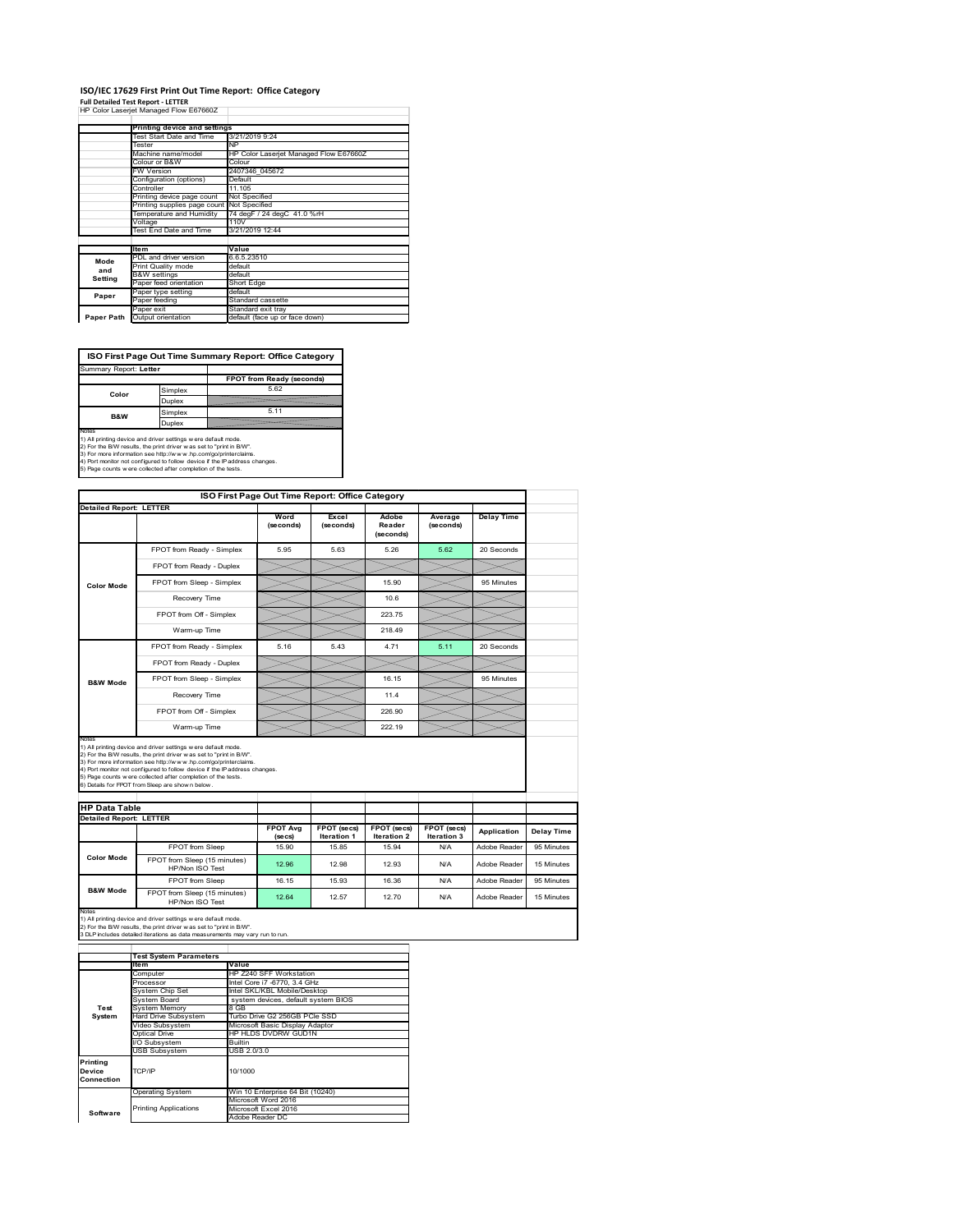## **ISO/IEC 17629 First Print Out Time Report: Office Category**

**Full Detailed Test Report ‐ A4** HP Color Laserjet Managed Flow E67660Z

|            | Printing device and settings               |                                        |
|------------|--------------------------------------------|----------------------------------------|
|            | Test Start Date and Time                   | 3/21/2019 9:24                         |
|            | Tester                                     | <b>NP</b>                              |
|            | Machine name/model                         | HP Color Laserjet Managed Flow E67660Z |
|            | Colour or B&W                              | Colour                                 |
|            | FW Version                                 | 2407346 045672                         |
|            | Configuration (options)                    | Default                                |
|            | Controller                                 | 11.105                                 |
|            | Printing device page count                 | Not Specified                          |
|            | Printing supplies page count Not Specified |                                        |
|            | Temperature and Humidity                   | 74 degF / 24 degC 41.0 %rH             |
|            | Voltage                                    | 110V                                   |
|            | Test End Date and Time                     | 3/21/2019 12:44                        |
|            |                                            |                                        |
|            | <b>Item</b>                                | Value                                  |
| Mode       | PDL and driver version                     | 6.6.5.23510                            |
| and        | Print Quality mode                         | default                                |
| Setting    | <b>B&amp;W</b> settings                    | default                                |
|            | Paper feed orientation                     | Short Edge                             |
| Paper      | Paper type setting                         | default                                |
|            | Paper feeding                              | Standard cassette                      |
|            | Paper exit                                 | Standard exit tray                     |
| Paper Path | Output orientation                         | default (face up or face down)         |

**ISO First Page Out Time Summary Report: Office Category**

| Summary Report: A4 |                           |
|--------------------|---------------------------|
|                    | FPOT from Ready (seconds) |
| Simplex            | 5.70                      |
| Duplex             |                           |
| Simplex            | 5.17                      |
| Duplex             |                           |
|                    |                           |

Notes<br>1) All printing device and driver settings were default mode.<br>2) For the BAV results, the print driver was set to "print in BAV".<br>3) For more information see http://www.hp.com/golprinterclaims.<br>4) Port monitor not co

| ISO First Page Out Time Report: Office Category             |                                                                                                                                                                                                                                                                                                                                                                                                             |                   |                    |                              |                      |                   |
|-------------------------------------------------------------|-------------------------------------------------------------------------------------------------------------------------------------------------------------------------------------------------------------------------------------------------------------------------------------------------------------------------------------------------------------------------------------------------------------|-------------------|--------------------|------------------------------|----------------------|-------------------|
| Detailed Report: A4                                         |                                                                                                                                                                                                                                                                                                                                                                                                             | Word<br>(seconds) | Excel<br>(seconds) | Adobe<br>Reader<br>(seconds) | Average<br>(seconds) | <b>Delay Time</b> |
|                                                             | FPOT from Ready - Simplex                                                                                                                                                                                                                                                                                                                                                                                   | 574               | 573                | 5.61                         | 5.70                 | 20 Seconds        |
| Color Mode                                                  | FPOT from Ready - Duplex                                                                                                                                                                                                                                                                                                                                                                                    |                   |                    |                              |                      |                   |
|                                                             | FPOT from Sleep - Simplex                                                                                                                                                                                                                                                                                                                                                                                   |                   |                    | 15.24                        |                      | 95 Minutes        |
|                                                             | Recovery Time                                                                                                                                                                                                                                                                                                                                                                                               |                   |                    | 9.6                          |                      |                   |
|                                                             | FPOT from Off - Simplex                                                                                                                                                                                                                                                                                                                                                                                     |                   |                    | 220.43                       |                      |                   |
|                                                             | Warm-up Time                                                                                                                                                                                                                                                                                                                                                                                                |                   |                    | 214.82                       |                      |                   |
|                                                             | FPOT from Ready - Simplex                                                                                                                                                                                                                                                                                                                                                                                   | 5.21              | 5.52               | 4.77                         | 5.17                 | 20 Seconds        |
|                                                             | FPOT from Ready - Duplex                                                                                                                                                                                                                                                                                                                                                                                    |                   |                    |                              |                      |                   |
| <b>B&amp;W Mode</b>                                         | FPOT from Sleep - Simplex                                                                                                                                                                                                                                                                                                                                                                                   |                   |                    | 14.74                        |                      | 95 Minutes        |
|                                                             | Recovery Time                                                                                                                                                                                                                                                                                                                                                                                               |                   |                    | 10.0                         |                      |                   |
|                                                             |                                                                                                                                                                                                                                                                                                                                                                                                             |                   |                    |                              |                      |                   |
|                                                             | FPOT from Off - Simplex                                                                                                                                                                                                                                                                                                                                                                                     |                   |                    | 211.16                       |                      |                   |
|                                                             | Warm-up Time                                                                                                                                                                                                                                                                                                                                                                                                |                   |                    | 206.39                       |                      |                   |
| Notes<br><b>HP Data Table</b><br><b>Detailed Report: A4</b> | 1) All printing device and driver settings w ere default mode.<br>2) For the B/W results, the print driver was set to "print in B/W".<br>3) For more information see http://www.hp.com/go/printerclaims.<br>4) Port monitor not configured to follow device if the IP address changes.<br>5) Page counts w ere collected after completion of the tests.<br>6) Details for FPOT from Sleep are show n below. | <b>FPOT Avg</b>   | FPOT (secs)        | FPOT (secs)                  | FPOT (secs)          |                   |
|                                                             |                                                                                                                                                                                                                                                                                                                                                                                                             | (se cs)           | <b>Iteration 1</b> | <b>Iteration 2</b>           | Iteration 3          | Application       |
| Color Mode                                                  | FPOT from Sleep<br>FPOT from Sleep (15 minutes)                                                                                                                                                                                                                                                                                                                                                             | 15.24             | 15.32              | 15.15                        | N/A                  | Adobe Reader      |
|                                                             | HP/Non ISO Test                                                                                                                                                                                                                                                                                                                                                                                             | 12.76             | 13.02              | 12 49                        | N/A                  | Adobe Reader      |
| <b>B&amp;W Mode</b>                                         | FPOT from Sleep<br>FPOT from Sleep (15 minutes)                                                                                                                                                                                                                                                                                                                                                             | 14.74             | 14.48              | 14.99                        | N/A                  | Adobe Reader      |

|            | <b>Test System Parameters</b> |                                     |  |  |
|------------|-------------------------------|-------------------------------------|--|--|
|            | Ite <sub>m</sub>              | Value                               |  |  |
|            | Computer                      | HP Z240 SFF Workstation             |  |  |
|            | Processor                     | Intel Core i7 -6770, 3.4 GHz        |  |  |
|            | System Chip Set               | Intel SKL/KBL Mobile/Desktop        |  |  |
|            | System Board                  | system devices, default system BIOS |  |  |
| Test       | <b>System Memory</b>          | 8 GB                                |  |  |
| System     | Hard Drive Subsystem          | Turbo Drive G2 256GB PCle SSD       |  |  |
|            | Video Subsystem               | Microsoft Basic Display Adaptor     |  |  |
|            | Optical Drive                 | HP HLDS DVDRW GUD1N                 |  |  |
|            | I/O Subsystem                 | <b>Builtin</b>                      |  |  |
|            | <b>USB Subsystem</b>          | USB 2.0/3.0                         |  |  |
| Printing   |                               |                                     |  |  |
| Device     | TCP/IP                        | 10/1000                             |  |  |
| Connection |                               |                                     |  |  |
|            |                               |                                     |  |  |
|            | <b>Operating System</b>       | Win 10 Enterprise 64 Bit (10240)    |  |  |
|            |                               | Microsoft Word 2016                 |  |  |
| Software   | <b>Printing Applications</b>  | Microsoft Excel 2016                |  |  |
|            |                               | Adobe Reader DC                     |  |  |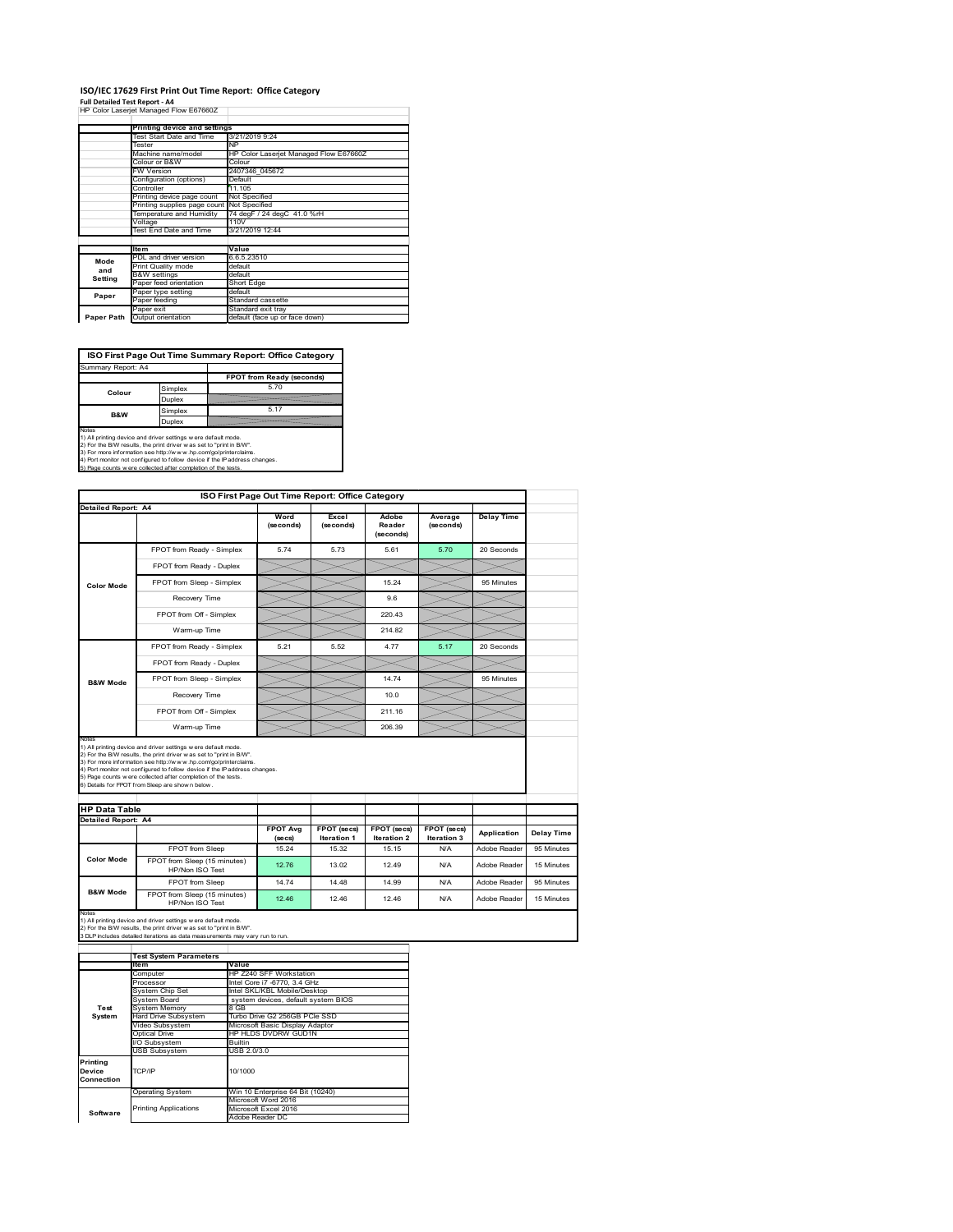#### **ISO/IEC 29183 Copy Productivity Report**

#### **Full Detailed Test Report ‐ LETTER**

|           | HP Color Laserjet Managed Flow E67660Z  |                                                           |
|-----------|-----------------------------------------|-----------------------------------------------------------|
|           |                                         |                                                           |
|           | <b>Machine Setup Information</b>        |                                                           |
|           | Test Start Date and Time 3/26/2019 8:48 |                                                           |
|           | Tester NP                               |                                                           |
|           |                                         | Machine name/model HP Color Laserjet Managed Flow E67660Z |
|           | Colour or B&W Colour                    |                                                           |
|           |                                         | FW Version 2407346 045672                                 |
|           | Configuration (options) Not Specified   |                                                           |
|           |                                         | Temperature and Humidity 74 degF / 24 degC 41.0 %rH       |
|           | Test End Date and Time: 4/24/2019 10:36 |                                                           |
|           |                                         |                                                           |
|           | Pre-set Item                            | Pre-set Value                                             |
|           | Output Resolution Default               |                                                           |
|           | Output Quality Default                  |                                                           |
| Mode      |                                         | Copying Mode Colour for Colour and B&W for B&W            |
|           | Auto Density Adjustment Default         |                                                           |
|           |                                         | Collating function Set in Control Panel                   |
| Paper     | Paper Sending Direction Default         |                                                           |
|           | Paper Type Setting Default              |                                                           |
| Paper     | Paper Feeding Tray 2                    |                                                           |
| Path      | Paper Exit Default                      |                                                           |
|           |                                         | Face Up Exit Default (face down)                          |
|           | <b>Fixing Capability Default</b>        |                                                           |
| Temporary | Image Quality Stability Default         |                                                           |
| Stop      | Capacity of Paper Default               |                                                           |
|           | Others None                             |                                                           |
|           |                                         |                                                           |
|           | Paper Manufacturer HP / Xerox           |                                                           |
|           |                                         | Paper Weight 20lb / 75 g/m2                               |
| Paper     | Paper Size Letter / A4                  |                                                           |
|           |                                         | Paper type/name HP Multipurpose Ultra White / HP Office   |

| Summary Report: Letter |              |             |
|------------------------|--------------|-------------|
|                        |              |             |
|                        | <b>sFCOT</b> | sESAT (ipm) |
| Color                  | 5.95         | 60.45       |
| B&W                    | 4.62         | 60.45       |

Notes First Copy Out and Copy Speed measured using ISO/IEC 29183, excludes first set of test documents. For more information see http://w w w .hp.com/go/printerclaims. Exact speed varies

depending on the system configuration and document.<br>Only Target A w as used, all test documents have the same Saturated throughput. Reference<br>ISO/IEC29183:2010 Clause 5, Sections 5.3.1 and 5.3.2

| Detailed Report: LETTER |                |              |       |             |                |             |  |
|-------------------------|----------------|--------------|-------|-------------|----------------|-------------|--|
|                         | <b>Target</b>  | sFCOT (secs) |       | sEFTP (ipm) |                |             |  |
|                         |                |              | 1copy | 1copy+30sec | 1copy+4minutes | sESAT (ipm) |  |
|                         | $\overline{A}$ | 5.95         | 10.09 | 51.62       | 58.81          | 60.45       |  |
|                         |                |              |       | 35 sets     | 268 sets       |             |  |
|                         | B              |              |       |             |                |             |  |
|                         |                |              |       |             |                |             |  |
| Color                   | C              |              |       |             |                |             |  |
|                         |                |              |       |             |                |             |  |
|                         | D              |              |       |             |                |             |  |
|                         | Average        | 5.95         | 10.09 | 51.62       | 58.81          | 60.45       |  |
|                         | A              | 4.62         | 12.98 | 54.44       | 56.43          | 60.45       |  |
|                         |                |              |       | 35 sets     | 268 sets       |             |  |
|                         | B              |              |       |             |                |             |  |
|                         |                |              |       |             |                |             |  |
| B&W                     | C              |              |       |             |                |             |  |
|                         | D              |              |       |             |                |             |  |
|                         | Average        | 4.62         | 12.98 | 54.44       | 56.43          | 60.45       |  |

#### Notes

First Copy Out and Copy Speed measured using ISO/IEC 29183, excludes first set of test documents. For more information see<br>http://w w w.hp.com/go/printerclaims. Exact speed varies depending on the system configuration and 5.3.1 and 5.3.2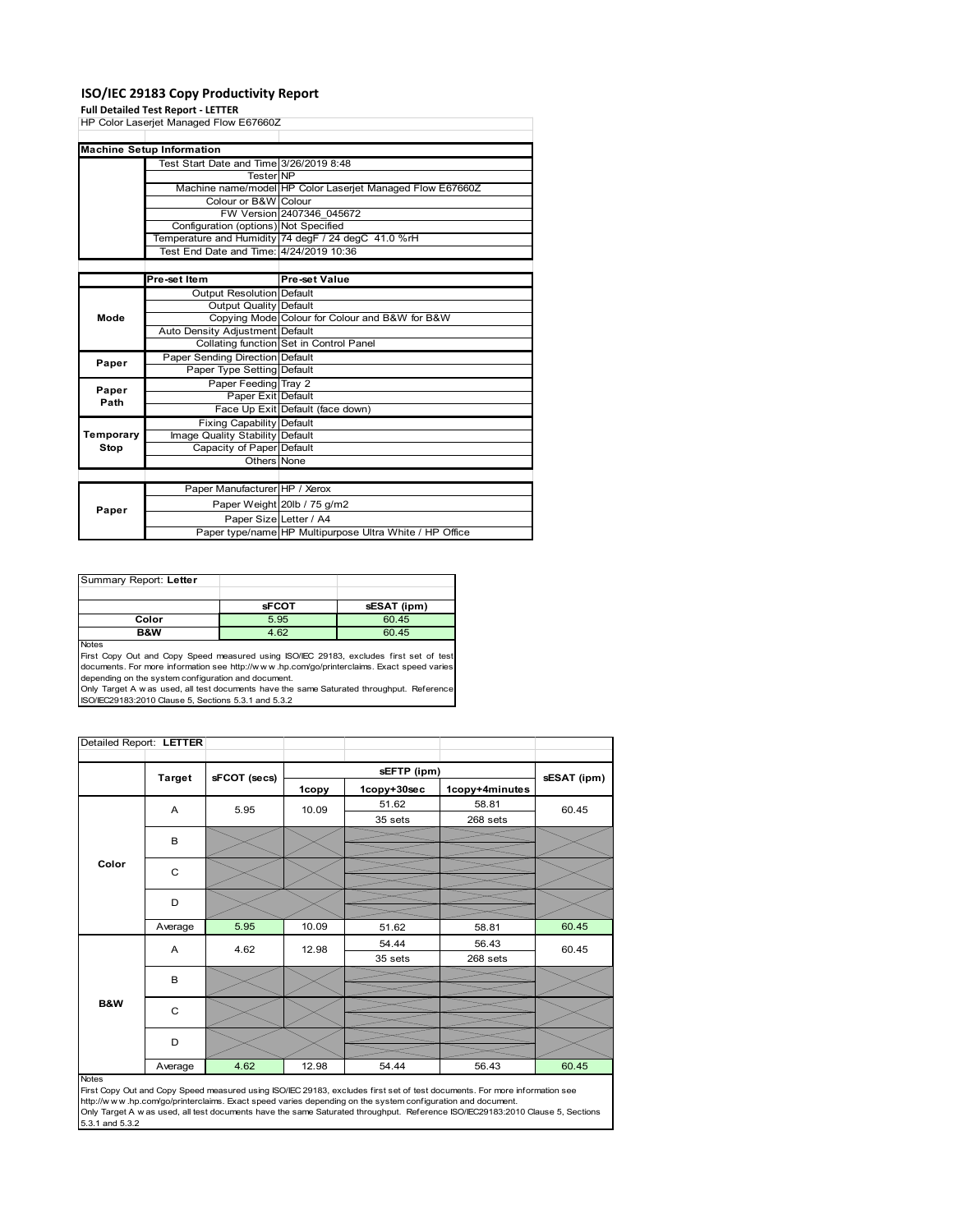#### **ISO/IEC 29183 Copy Productivity Report**

#### **Full Detailed Test Report ‐ A4**

| HP Color Laserjet Managed Flow E67660Z |                                         |                                                           |  |  |
|----------------------------------------|-----------------------------------------|-----------------------------------------------------------|--|--|
|                                        |                                         |                                                           |  |  |
|                                        | <b>Machine Setup Information</b>        |                                                           |  |  |
|                                        | Test Start Date and Time 3/26/2019 8:48 |                                                           |  |  |
|                                        | <b>Tester NP</b>                        |                                                           |  |  |
|                                        |                                         | Machine name/model HP Color Laserjet Managed Flow E67660Z |  |  |
|                                        | Colour or B&W Colour                    |                                                           |  |  |
|                                        |                                         | FW Version 2407346 045672                                 |  |  |
|                                        | Configuration (options) Not Specified   |                                                           |  |  |
|                                        |                                         | Temperature and Humidity 74 degF / 24 degC 41.0 %rH       |  |  |
|                                        | Test End Date and Time: 4/24/2019 10:36 |                                                           |  |  |
|                                        |                                         |                                                           |  |  |
|                                        | Pre-set Item                            | <b>Pre-set Value</b>                                      |  |  |
|                                        | <b>Output Resolution Default</b>        |                                                           |  |  |
|                                        | Output Quality Default                  |                                                           |  |  |
| Mode                                   |                                         | Copying Mode Colour for Colour and B&W for B&W            |  |  |
|                                        | Auto Density Adjustment Default         |                                                           |  |  |
|                                        |                                         | Collating function Set in Control Panel                   |  |  |
| Paper                                  | Paper Sending Direction Default         |                                                           |  |  |
|                                        | Paper Type Setting Default              |                                                           |  |  |
| Paper                                  | Paper Feeding Tray 2                    |                                                           |  |  |
| Path                                   | Paper Exit Default                      |                                                           |  |  |
|                                        |                                         | Face Up Exit Default (face down)                          |  |  |
|                                        | <b>Fixing Capability Default</b>        |                                                           |  |  |
| Temporary                              | Image Quality Stability Default         |                                                           |  |  |
| Stop                                   | Capacity of Paper Default               |                                                           |  |  |
|                                        | Others None                             |                                                           |  |  |
|                                        |                                         |                                                           |  |  |
|                                        | Paper Manufacturer HP / Xerox           |                                                           |  |  |
| Paper                                  |                                         | Paper Weight 20lb / 75 g/m2                               |  |  |
|                                        | Paper Size Letter / A4                  |                                                           |  |  |
|                                        |                                         | Paper type/name HP Multipurpose Ultra White / HP Office   |  |  |

| Summary Report: A4 |              |             |
|--------------------|--------------|-------------|
|                    |              |             |
|                    | <b>SFCOT</b> | sESAT (ipm) |
| Colour             | 5.91         | 56.96       |
| <b>B&amp;W</b>     | 4.60         | 57.05       |

Notes<br>First Copy Out and Copy Speed measured using ISO/IEC 29183, excludes first set of test<br>documents. For more information see http://www..hp.com/go/printerclaims. Exact speed varies

depending on the system configuration and document.<br>Only Target A w as used, all test documents have the same Saturated throughput. Reference<br>ISO/IEC29183:2010 Clause 5, Sections 5.3.1 and 5.3.2

| Detailed Report: A4 |               |              |       |             |                |             |
|---------------------|---------------|--------------|-------|-------------|----------------|-------------|
|                     |               |              |       | sEFTP (ipm) |                |             |
|                     | <b>Target</b> | sFCOT (secs) | 1copy | 1copy+30sec | 1copy+4minutes | sESAT (ipm) |
|                     | A             | 5.91         | 10.16 | 48.81       | 54.19          | 56.96       |
|                     |               |              |       | 32 sets     | 242 sets       |             |
|                     | B             |              |       |             |                |             |
| Colour              |               |              |       |             |                |             |
|                     | C             |              |       |             |                |             |
|                     |               |              |       |             |                |             |
|                     | D             |              |       |             |                |             |
|                     |               |              |       |             |                |             |
|                     | Average       | 5.91         | 10.16 | 48.81       | 54.19          | 56.96       |
|                     | A             | 4.60         | 13.05 | 50.80       | 56.12          | 57.05       |
|                     |               |              |       | 35 sets     | 268 sets       |             |
|                     | B             |              |       |             |                |             |
| B&W                 |               |              |       |             |                |             |
|                     | C             |              |       |             |                |             |
|                     |               |              |       |             |                |             |
|                     | D             |              |       |             |                |             |
|                     | Average       | 4.60         | 13.05 | 50.80       | 56.12          | 57.05       |

http://w.w.w.hp.com/go/printerclaims. Exact speed varies depending on the system configuration and document.<br>Only Target A w as used, all test documents have the same Saturated throughput. Reference ISO/IEC29183:2010 Clau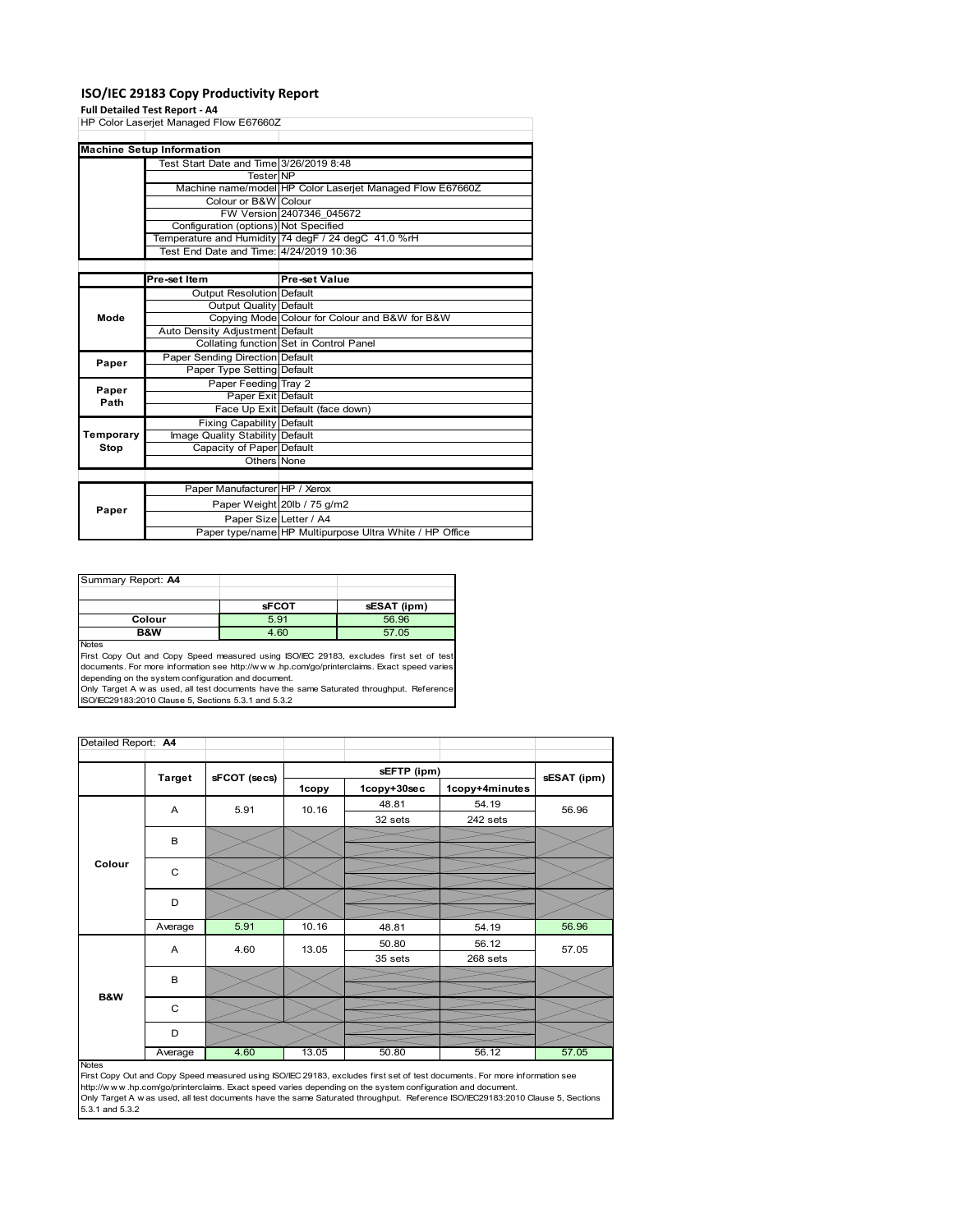### **ISO/IEC 24735 Copy Productivity Report**

**Full Detailed Test Report ‐ LETTER**

|                                         | <b>Machine Setup Information</b>                                |  |  |  |  |  |  |
|-----------------------------------------|-----------------------------------------------------------------|--|--|--|--|--|--|
| Test Start Date and Time 8/8/2019 13:11 |                                                                 |  |  |  |  |  |  |
| <b>TesterINP</b>                        |                                                                 |  |  |  |  |  |  |
|                                         | Machine name/model HP Color Laserjet Managed Flow E67660Z       |  |  |  |  |  |  |
| Colour or B&W Colour                    |                                                                 |  |  |  |  |  |  |
|                                         | FW Version 2407346 045672                                       |  |  |  |  |  |  |
| Configuration (options) Not Specified   |                                                                 |  |  |  |  |  |  |
|                                         | Temperature and Humidity 74 degF / 24 degC 41.0 %rH             |  |  |  |  |  |  |
| Test End Date and Time: 8/9/2019 9:23   |                                                                 |  |  |  |  |  |  |
|                                         |                                                                 |  |  |  |  |  |  |
| Pre-set Item                            | <b>Pre-set Value</b>                                            |  |  |  |  |  |  |
| Output Resolution Default               |                                                                 |  |  |  |  |  |  |
| <b>Output Quality Default</b>           |                                                                 |  |  |  |  |  |  |
| Copying Mode Default                    |                                                                 |  |  |  |  |  |  |
| Auto Density Adjustment Default         |                                                                 |  |  |  |  |  |  |
|                                         | Collating function Activated (if not activated in default mode) |  |  |  |  |  |  |
| Paper Sending Direction Default         |                                                                 |  |  |  |  |  |  |
| Paper Type Setting Default              |                                                                 |  |  |  |  |  |  |
|                                         | Paper Feeding Standard cassette                                 |  |  |  |  |  |  |
|                                         | Paper Exit Standard exit tray                                   |  |  |  |  |  |  |
| Face Up Exit Default                    |                                                                 |  |  |  |  |  |  |
| <b>Fixing Capability Default</b>        |                                                                 |  |  |  |  |  |  |
| Image Quality Stability Default         |                                                                 |  |  |  |  |  |  |
| Capacity of Paper Default               |                                                                 |  |  |  |  |  |  |
|                                         | Others Default                                                  |  |  |  |  |  |  |
|                                         |                                                                 |  |  |  |  |  |  |
| Paper Manufacturer HP / Xerox           |                                                                 |  |  |  |  |  |  |
|                                         | Paper Weight 20lb / 75 g/m2                                     |  |  |  |  |  |  |
| Paper Size Letter / A4                  |                                                                 |  |  |  |  |  |  |

|                         | <b>ISO/IEC 24735 Copy Productivity Report</b>       |             |            |                  |                |                 |  |  |
|-------------------------|-----------------------------------------------------|-------------|------------|------------------|----------------|-----------------|--|--|
| Detailed Report: LETTER |                                                     |             |            |                  |                |                 |  |  |
|                         | Copying                                             | FSOT (secs) |            | EFTP (ipm)       |                | ESAT (ipm)      |  |  |
|                         | <b>Mode</b>                                         | 1 set only  | 1 set only | 1 set + $30$ sec | 1 set + $4min$ | $1$ set + 30sec |  |  |
|                         | 1:1                                                 | 9.33        | 25.72      | 50.67            | 56.38          | 60.34           |  |  |
|                         |                                                     |             | (1 set)    | 9 sets           | 62 sets        |                 |  |  |
| <b>Color Mode</b>       | 1:2                                                 | 12.56       | 19.10      | 45.80            |                | 60.74           |  |  |
|                         |                                                     |             | (1 set)    | 9 sets           |                |                 |  |  |
|                         | 2:2                                                 | 14.61       | 16.44      | 46.78            |                | 60.74           |  |  |
|                         |                                                     |             | (1 set )   | 9 sets           |                |                 |  |  |
|                         | 1:1                                                 | 9.36        | 25.72      | 52.13            | 58.86          | 60.34           |  |  |
|                         |                                                     |             |            | 9 sets           | 62 sets        |                 |  |  |
| <b>B&amp;W</b> mode     | 1:2                                                 | 11.80       | 20.36      | 49.20            |                | 60.72           |  |  |
|                         |                                                     |             |            | 9 sets           |                |                 |  |  |
|                         | 2:2                                                 | 13.41       | 17.88      | 46.46            |                | 60.72           |  |  |
|                         |                                                     |             |            | 9 sets           |                |                 |  |  |
| <b>Notes</b>            | Reports located: http://www.hp.com/go/printerclaims |             |            |                  |                |                 |  |  |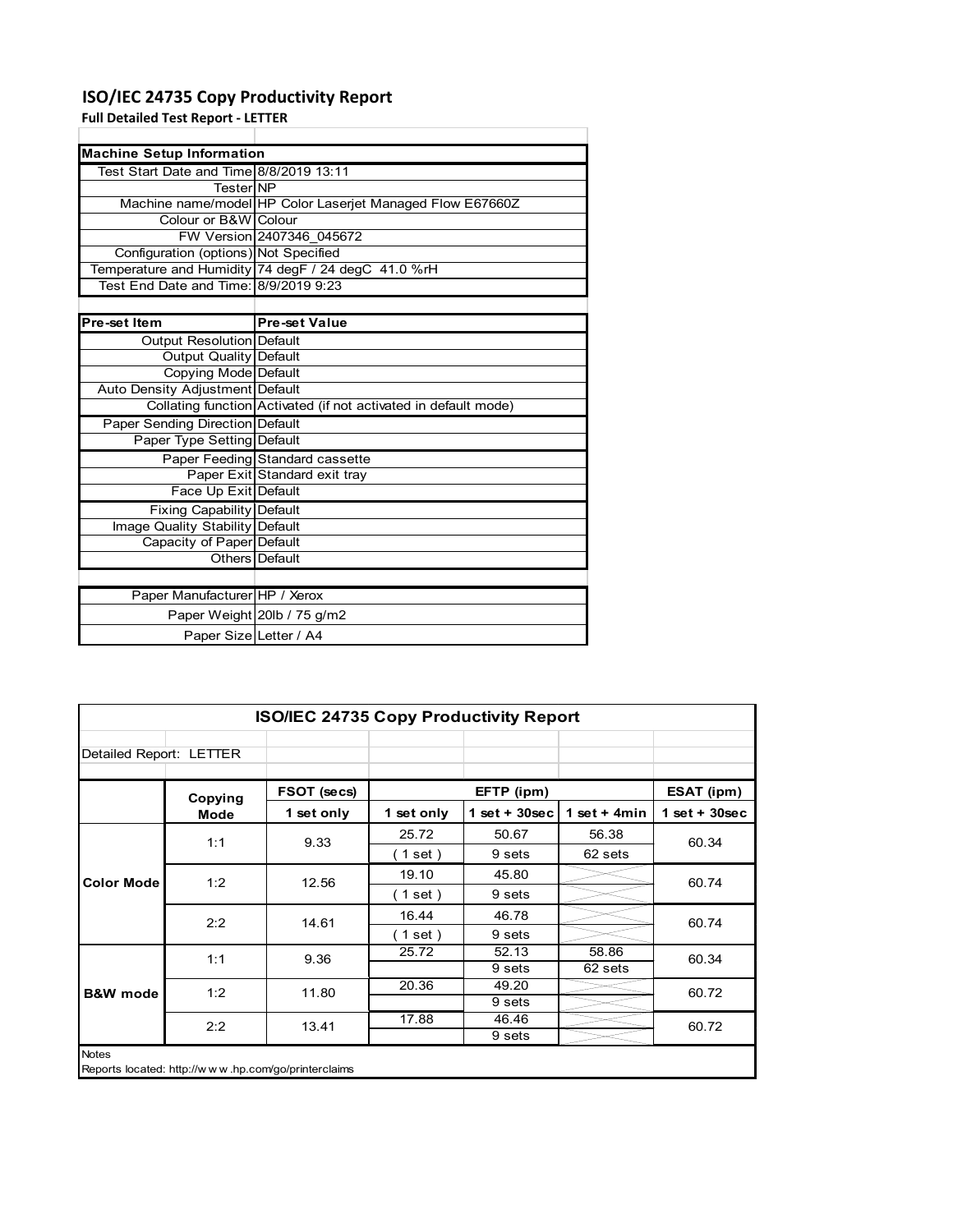### **ISO/IEC 24735 Copy Productivity Report**

**Full Detailed Test Report ‐ A4**

| <b>Machine Setup Information</b>        |                                                                 |
|-----------------------------------------|-----------------------------------------------------------------|
| Test Start Date and Time 8/8/2019 13:11 |                                                                 |
| TesterINP                               |                                                                 |
|                                         | Machine name/model HP Color Laserjet Managed Flow E67660Z       |
| Colour or B&W Colour                    |                                                                 |
|                                         | FW Version 2407346 045672                                       |
| Configuration (options) Not Specified   |                                                                 |
|                                         | Temperature and Humidity 74 degF / 24 degC 41.0 %rH             |
| Test End Date and Time: 8/9/2019 9:23   |                                                                 |
|                                         |                                                                 |
| Pre-set Item                            | <b>Pre-set Value</b>                                            |
| Output Resolution Default               |                                                                 |
| <b>Output Quality Default</b>           |                                                                 |
| Copying Mode Default                    |                                                                 |
| Auto Density Adjustment Default         |                                                                 |
|                                         | Collating function Activated (if not activated in default mode) |
| <b>Paper Sending Direction Default</b>  |                                                                 |
| Paper Type Setting Default              |                                                                 |
|                                         | Paper Feeding Standard cassette                                 |
|                                         | Paper Exit Standard exit tray                                   |
| Face Up Exit Default                    |                                                                 |
| <b>Fixing Capability Default</b>        |                                                                 |
| Image Quality Stability Default         |                                                                 |
| Capacity of Paper Default               |                                                                 |
|                                         | Others Default                                                  |
|                                         |                                                                 |
| Paper Manufacturer HP / Xerox           |                                                                 |
|                                         | Paper Weight 20lb / 75 g/m2                                     |
| Paper Size Letter / A4                  |                                                                 |

| <b>ISO/IEC 24735 Copy Productivity Report</b>                       |             |             |            |                 |                 |                 |  |
|---------------------------------------------------------------------|-------------|-------------|------------|-----------------|-----------------|-----------------|--|
| Detailed Report: A4                                                 |             |             |            |                 |                 |                 |  |
|                                                                     | Copying     | FSOT (secs) |            | EFTP (ipm)      |                 | ESAT (ipm)      |  |
|                                                                     | <b>Mode</b> | 1 set only  | 1 set only | $1$ set + 30sec | 1 set + 4 $min$ | $1$ set + 30sec |  |
| Colour                                                              | 1:1         | 9.63        | 24.94      | 47.06           | 50.64           | 56.97           |  |
|                                                                     |             |             | (1 set)    | 9 sets          | 61 sets         |                 |  |
|                                                                     | 1:2         | 14.05       | 17.08      | 44.14           |                 | 57.54           |  |
| Mode                                                                |             |             | (1 set)    | 9 sets          |                 |                 |  |
|                                                                     | 2:2         | 14.47       | 16.58      | 44.54           |                 | 57.52           |  |
|                                                                     |             |             | (1 set)    | 9 sets          |                 |                 |  |
|                                                                     | 1:1         | 9.14        | 26.26      | 49.93           | 54.36           | 56.98           |  |
|                                                                     |             |             |            | 9 sets          | 60 sets         |                 |  |
| <b>B&amp;W</b> mode                                                 | 1:2         | 11.89       | 20.18      | 46.26           |                 | 57.50           |  |
|                                                                     |             |             |            | 9 sets          |                 |                 |  |
|                                                                     | 2:2         | 14.06       | 17.06      | 44.24           |                 | 57.50           |  |
|                                                                     |             |             |            | 9 sets          |                 |                 |  |
| <b>Notes</b><br>Reports located: http://www.hp.com/go/printerclaims |             |             |            |                 |                 |                 |  |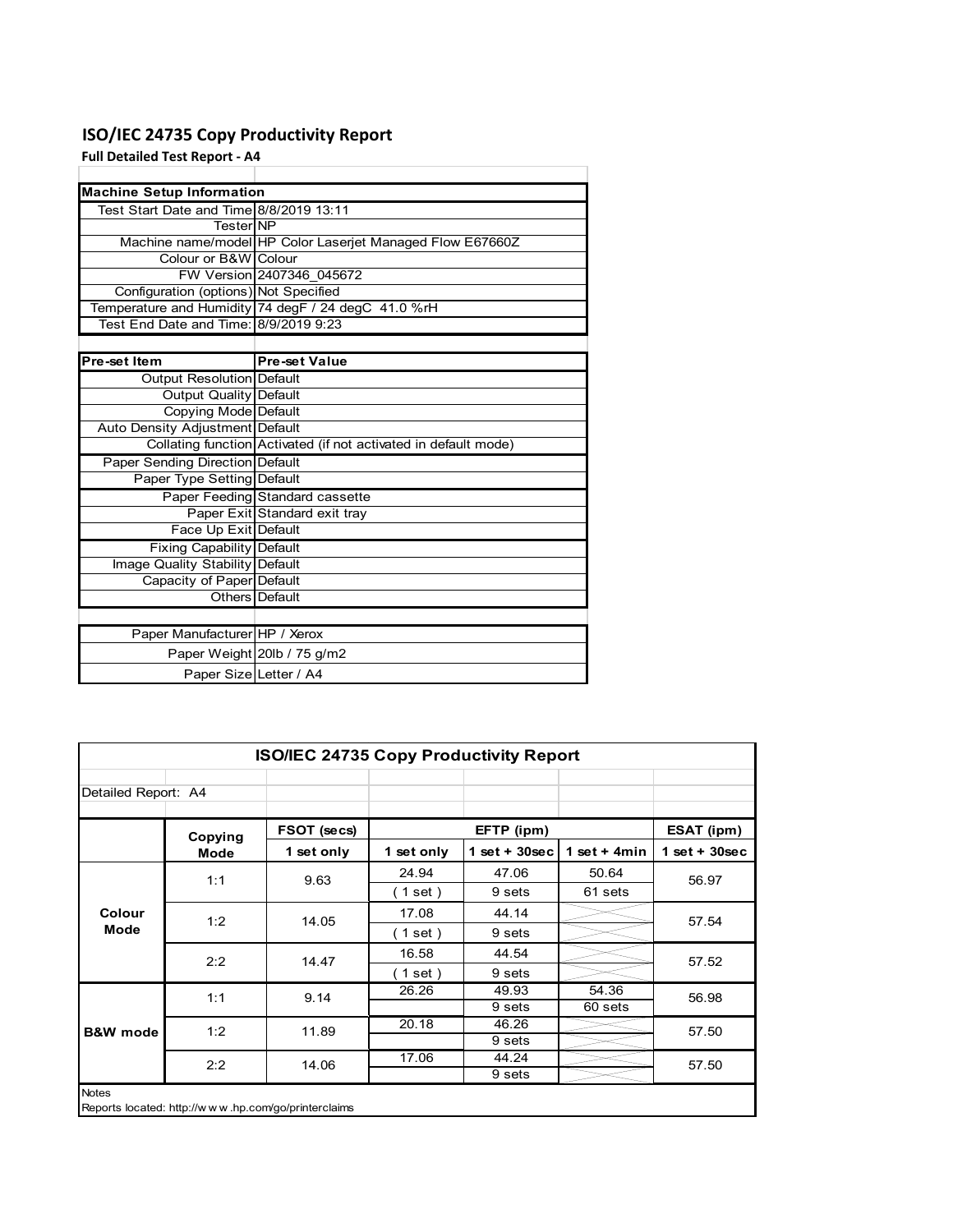#### **ISO/IEC 17991 Scanning Productivity Report**

#### **Full Detailed Test Report ‐ LETTER**

|            | <b>Machine Setup Information</b> |                                          |  |  |  |
|------------|----------------------------------|------------------------------------------|--|--|--|
|            | Test Start Date and Time         | 4/3/2019 8:00                            |  |  |  |
|            | Tester                           | NP                                       |  |  |  |
|            | Machine name/model               | HP Color Laserjet Managed Flow E67660Z   |  |  |  |
|            | Colour or B&W                    | Colour                                   |  |  |  |
|            | Configuration (options)          | Default                                  |  |  |  |
|            | Temperature and Humidity         | 74 degF / 24 degC 41.0 %rH               |  |  |  |
| Voltage    |                                  | 110V                                     |  |  |  |
|            | Test End Date and Time           | 4/3/2019 12:47                           |  |  |  |
|            |                                  |                                          |  |  |  |
|            | <b>Preset Item</b>               | <b>Preset Value</b>                      |  |  |  |
|            | Scanning resolution              | default (200 dpi)                        |  |  |  |
|            | Colour or grey scale/B&W         | default (colour)                         |  |  |  |
| Mode       | Duplex / simplex                 | default (simplex)                        |  |  |  |
| and        | Original page size               | default (A4)                             |  |  |  |
| Setting    | Paper feed orientation           | default (long edge)                      |  |  |  |
|            | Scan destination                 | default (shared network)                 |  |  |  |
|            | Storing File Type                | default (PDF-multi)                      |  |  |  |
|            | Auto scan quality adjustment     | default (factory preset default setting) |  |  |  |
| <b>ADF</b> | Paper feed direction             | default (long edge)                      |  |  |  |
|            | Output orientation               | default                                  |  |  |  |
| Paper-path | Scanning unit                    | default (duplex ADF)                     |  |  |  |

| ISO/IEC 17991 - Scan Summary Report: ADF Productivity Measuremen |
|------------------------------------------------------------------|
|------------------------------------------------------------------|

| <b>Summary Report: Letter</b>                                                  |                |                      |              |                           |  |  |  |
|--------------------------------------------------------------------------------|----------------|----------------------|--------------|---------------------------|--|--|--|
|                                                                                |                | <b>Scanning Mode</b> |              | <b>Measurement result</b> |  |  |  |
|                                                                                | File format    | Resolution           | Scanning     | scESAT 30secA             |  |  |  |
|                                                                                | version        |                      | side         | (ipm)                     |  |  |  |
| Colour                                                                         | <b>PDF 1.4</b> | 200                  | single sided | 93.13                     |  |  |  |
|                                                                                |                |                      | double sided | 185.95                    |  |  |  |
| <b>B&amp;W</b>                                                                 | <b>PDF 1.4</b> | 200                  | single sided | 92.39                     |  |  |  |
|                                                                                |                |                      | double sided | 183.20                    |  |  |  |
| <b>Notes</b><br>1) For more information can http://www.bp.com/go/printerclaime |                |                      |              |                           |  |  |  |

1) For more information see http://w w w .hp.com/go/printerclaims. 2) For the B/W results, the device scan setting is set to "Scan in B/W".

#### **ISO/IEC 17991 - Scan Summary Report: Network Folder Productivity Measurement**

| <b>Summary Report: Letter</b> |                |                      |              |                           |                  |               |  |
|-------------------------------|----------------|----------------------|--------------|---------------------------|------------------|---------------|--|
|                               |                | <b>Scanning Mode</b> |              | <b>Measurement result</b> |                  |               |  |
|                               | File format    | Resolution           | Scanning     | scEFTP 30secF             | File size 30secF | Number of     |  |
|                               | version        |                      | side         | (ipm)                     | (Mbyte)          | Sets (30secF) |  |
| Colour                        | <b>PDF 1.4</b> | 200                  | single sided | 64.89                     | 4.48             | 14.00         |  |
|                               |                |                      | double sided | 105.93                    | 9.06             | 25.00         |  |
| B&W                           | <b>PDF 1.4</b> | 200                  | single sided | 67.40                     | 2.33             | 13.00         |  |
|                               |                |                      | double sided | 110.26                    | 4.73             | 24.00         |  |
| Notes                         |                |                      |              |                           |                  |               |  |

Notes 1) For more information see http://w w w .hp.com/go/printerclaims. 2) For the B/W results, the device scan setting is set to "Scan in B/W".

| ISO/IEC 17991 - Scan Full Report: ADF Productivity Measurement |                                                   |            |                  |                       |                        |                        |  |  |  |
|----------------------------------------------------------------|---------------------------------------------------|------------|------------------|-----------------------|------------------------|------------------------|--|--|--|
| <b>Summary Report: Letter</b>                                  |                                                   |            |                  |                       |                        |                        |  |  |  |
|                                                                | <b>Scanning Mode</b><br><b>Measurement result</b> |            |                  |                       |                        |                        |  |  |  |
|                                                                | File format<br>version                            | Resolution | Scanning<br>side | scEFTP 1setA<br>(ipm) | scEFTP 30secA<br>(ipm) | scESAT 30secA<br>(ipm) |  |  |  |
| Colour                                                         | <b>PDF 1.4</b><br>200                             |            | single sided     | 44.16                 | 86.72                  | 93.13                  |  |  |  |
|                                                                |                                                   |            | double sided     | 54.70                 | 170.48                 | 185.95                 |  |  |  |
| B&W                                                            | <b>PDF 1.4</b>                                    | 200        | single sided     | 43.71                 | 85.44                  | 92.39                  |  |  |  |
|                                                                |                                                   |            | double sided     | 51.84                 | 167.79                 | 183.2                  |  |  |  |

Notes 1) For more information see http://w w w .hp.com/go/printerclaims. 2) For the B/W results, the device scan setting is set to "Scan in B/W".

| <b>Summary Report: Letter</b> |                        |            |                  |                           |        |                                           |                               |
|-------------------------------|------------------------|------------|------------------|---------------------------|--------|-------------------------------------------|-------------------------------|
| <b>Scanning Mode</b>          |                        |            |                  | <b>Measurement result</b> |        |                                           |                               |
|                               | File format<br>version | Resolution | Scanning<br>side | scFFTP 1setF<br>(ipm)     | (ipm)  | scEFTP 30secF File size 30secF<br>(Mbyte) | Number of<br>Sets<br>(30secF) |
| <b>PDF 1.4</b><br>Colour      |                        | 200        | single sided     | 19.58                     | 64.89  | 4.48                                      | 14                            |
|                               |                        |            | double sided     | 22.06                     | 105.93 | 9.06                                      | 25                            |
| <b>B&amp;W</b>                | <b>PDF 1.4</b>         | 200        | single sided     | 21.81                     | 67.40  | 2.33                                      | 13                            |
|                               |                        |            | double sided     | 22.58                     | 110.26 | 4.73                                      | 24                            |

1) For more information see http://w w w .hp.com/go/printerclaims. 2) For the B/W results, the device scan setting is set to "Scan in B/W".

|            | <b>Test System Parameters</b> |                                     |  |  |
|------------|-------------------------------|-------------------------------------|--|--|
|            | Item                          | Value                               |  |  |
|            | Computer name                 | HP Z240 SFF Workstation             |  |  |
|            | Processor                     | Intel Core i7 -6770, 3.4 GHz        |  |  |
|            | System Chip Set               | Intel SKL/KBL Mobile/Desktop        |  |  |
|            | System Board                  | system devices, default system BIOS |  |  |
|            | <b>System Memory</b>          | 8 GB                                |  |  |
| System     | Hard Drive Subsystem          | Turbo Drive G2 256GB PCIe SSD       |  |  |
|            | Video Subsystem               | Microsoft Basic Display Adaptor     |  |  |
|            | <b>Optical Drive</b>          | HP HLDS DVDRW GUD1N                 |  |  |
|            | I/O Subsystem                 | <b>Builtin</b>                      |  |  |
|            | <b>USB Subsystem</b>          | USB 2.0/3.0                         |  |  |
|            | <b>Operating System</b>       | Win 10 Enterprise 64 Bit (10240)    |  |  |
|            | Location of network folder    | PC                                  |  |  |
|            | Internet Protocol             | IP <sub>v4</sub>                    |  |  |
| Scanning   | <b>Transfer Protocol</b>      | <b>SMB</b>                          |  |  |
| Device     | Hub                           | Trendnet Router and Gbit Switch     |  |  |
| Connection | Network Speed                 | TCP 10/1000 Mbit Ethernet           |  |  |
|            | <b>Connetion Cable</b>        | Cat6 Straight cable                 |  |  |
|            | Wireless router               | No use                              |  |  |
|            | Others                        | No use                              |  |  |